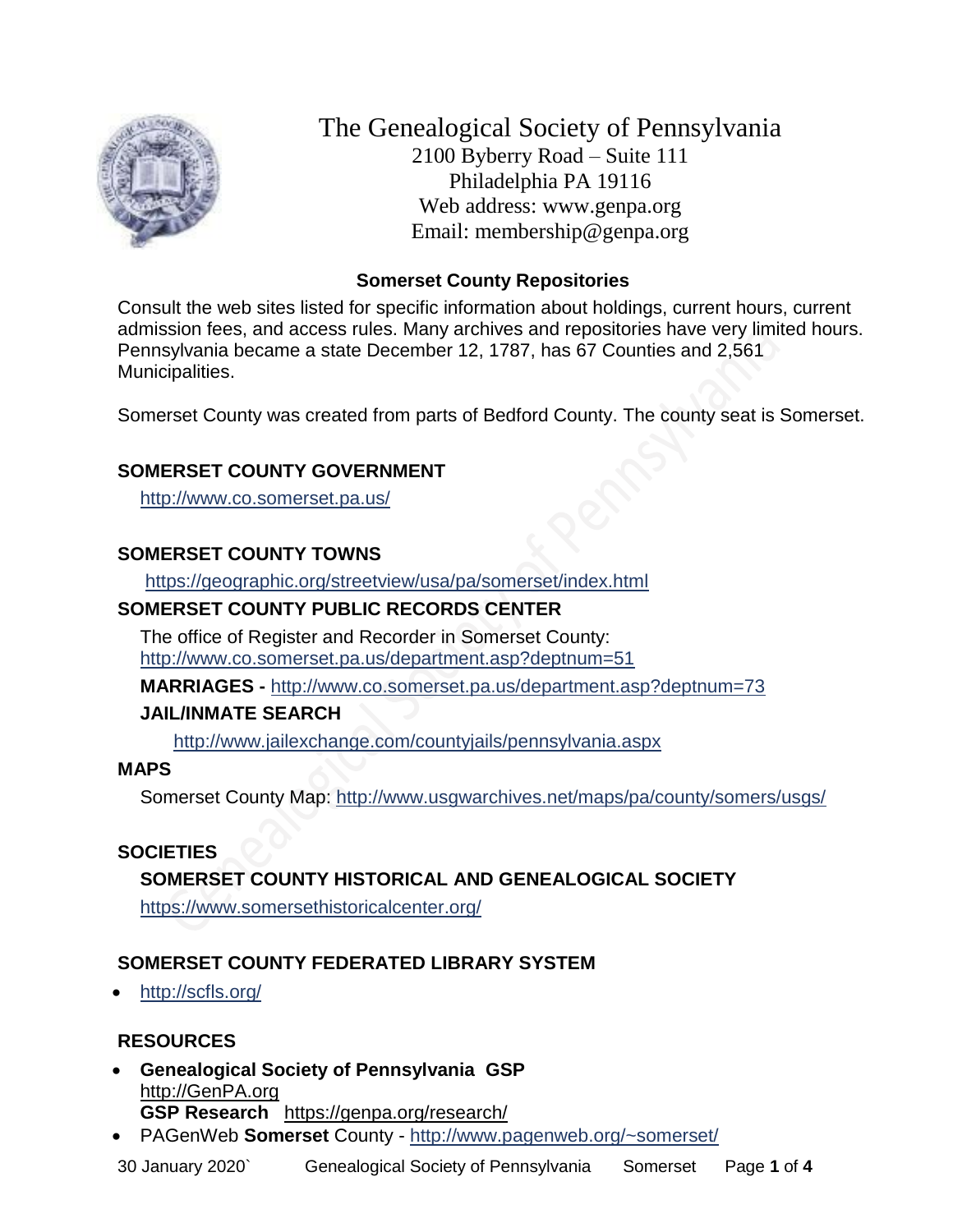- Obituaries <http://www.pagenweb.org/~somerset/obituary.htm>
- **LDS** <http://ldsgenealogy.com/PA> [http://www.newspaperobituaries.net/pennsylvania/somerset\\_county\\_obituaries.htm](http://www.newspaperobituaries.net/pennsylvania/somerset_county_obituaries.htm)
- County Newspapers
	- o *Daily American* <https://www.dailyamerican.com/>
	- o *The Tribune Democrat* <http://www.tribdem.com/>
	- o *Somerset Herald* (1870-1936) <https://chroniclingamerica.loc.gov/lccn/sn84026409/>
- **Random Acts of Kindness** <https://www.raogk.org/>
- **Family Search LDS:** <https://familysearch.org/>Free site but does require a login Collection List <https://familysearch.org/search/collection/list> [https://www.familysearch.org/wiki/en/Somerset\\_County,\\_Pennsylvania\\_Genealogy](https://www.familysearch.org/wiki/en/Somerset_County,_Pennsylvania_Genealogy)
- **Collections at the Historical Society of Pennsylvania HSP**  <http://hsp.org/collections>
	- HSP is membership based and there is a fee 1300 Locust Street, Philadelphia, PA 19107 215-732-6200 ext. 235 or [membership@hsp.org](mailto:membership@hsp.org)
- **RG-47. RECORDS OF THE COUNTY GOVERNMENTS** Guide to African American Resources at the Pennsylvania State Archives <http://www.phmc.state.pa.us/bah/aaGuide/AA-RG-47.html>
- **National Archives of Philadelphia** (**NARA**) Mid Atlantic Region: [http://www.nara.gov/research\\_rooms/mid\\_atlantic/](http://www.nara.gov/research_rooms/mid_atlantic/) **Records Request Process**

National Archives 14700 Townsend Road Philadelphia, Pennsylvania 19154-1096 Telephone: (215) 305-2044 Fax: (215) 305-2038 E-mail: [philadelphia.archives@nara.gov](mailto:philadelphia.archives@nara.gov) <https://www.archives.gov/philadelphia>

#### **Naturalizations: NARA**

Pennsylvania: Philadelphia, 1790-1991; Pittsburgh, 1820-1979; Erie, 1940-1972; Scranton, 1901-1990; Wilkes-Barre, 1943-1972; Williamsport, 1909-1913; and Harrisburg, 1911-1917

## **MILITARY**

The National Archives at Philadelphia (**NARA**), through its partners Ancestry.com and Fold3.com, provides access to records relating to the military service of individuals from the American Revolution through World War II. Please note that Official Military Personnel Files from World War I to the present are held by the National Archives at St. Louis. <https://www.archives.gov/st-louis>

World War I and World War II, Fourth Enumeration Draft Cards can also be accessed through our partner sites. In addition, Records of the Selective Service System, 1940- 1969, for individuals from Delaware, Maryland, Pennsylvania, Virginia, and West Virginia are available from the National Archives at St. Louis. Copies of World War I draft cards can be requested from the National Archives at Atlanta [\(Atlanta.archives@nara.gov](mailto:Atlanta.archives@nara.gov) ).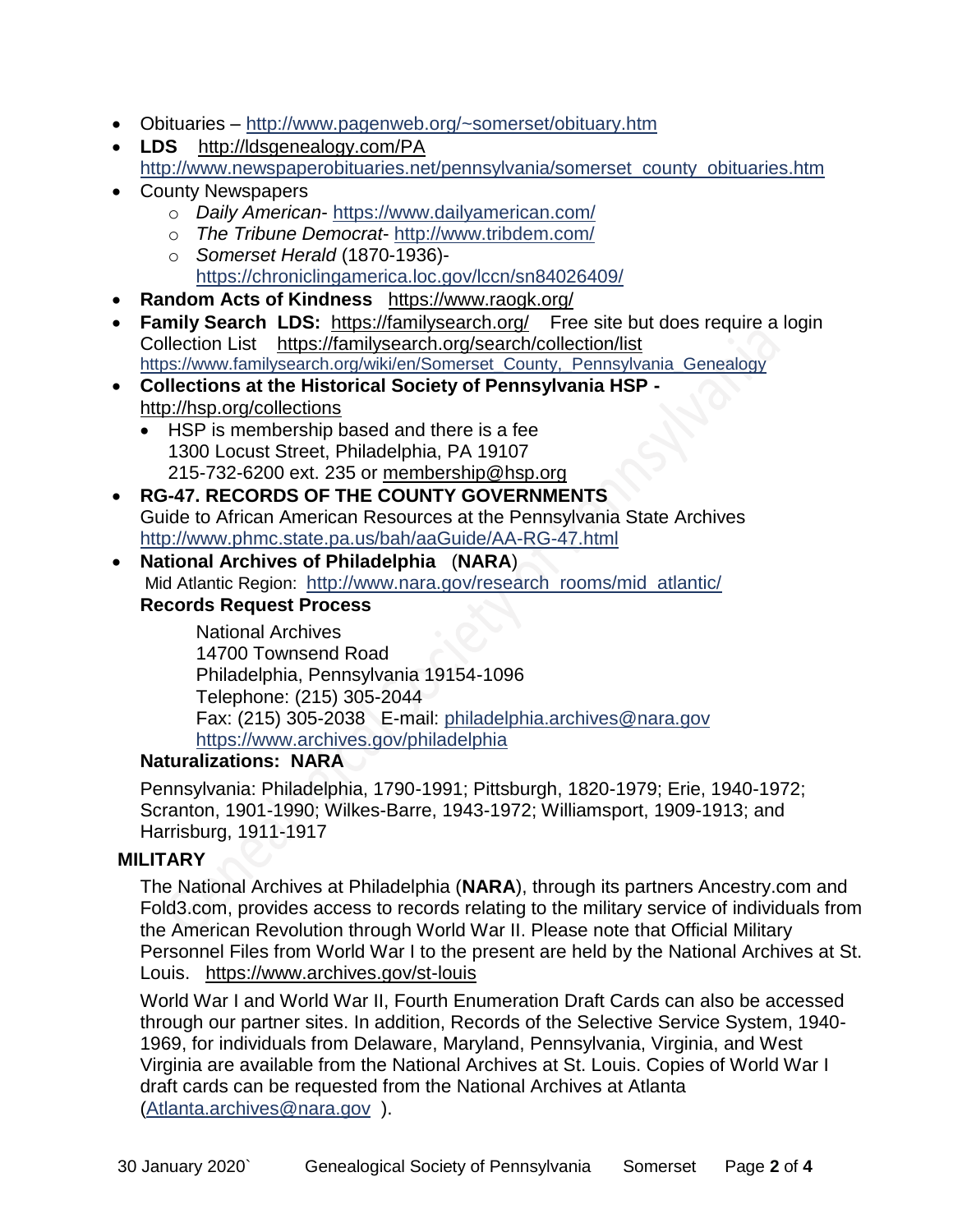For information on obtaining World War II era and later draft cards, please see <http://www.archives.gov/st-louis/archival-programs/other-records/selective-service.html> <https://www.archives.gov/philadelphia/public/family-history.html#military>

## **Pennsylvania Military Records Research Guide**

<https://www.raogk.org/pennsylvania-genealogy/pa-military-records/>

#### **Probate – Wills Administrations**

Probate records may include Person's exact death date, Names of the family members, Family relationships, Names of spouses of children, Residences, Adoption or guardianship of minor children or dependents, Worth of the property and land holdings, Evidence of occupation, religion, or military service

**Family Search:** Pennsylvania Probate Records, 1683-1994 <https://familysearch.org/>

This collection includes probate records created in Pennsylvania counties. The records include wills, estate records and indexes.

## **State of Pennsylvania Vital Records**

The **Pennsylvania State Archives** collects, preserves and makes available for study the permanently-valuable public records of the Commonwealth, with particular attention given to the records of state government.

Mailing address: 350 North Street Harrisburg, PA 17120 Email: Email PA State Archives Phone: (717) 783-3281

GPS address: 801 North 3rd Street Harrisburg, PA 17102 Coordinates: 40.266080, - 76.886053

# **BIRTH CERTIFICATES**, 1906-1910

The Division of Vital Records (DVR) maintains birth records that occurred in Pennsylvania from 1906 to the present.

For information on public records (births occurring from 1906 to 1910), click on Pennsylvania State Archives <http://www.phmc.pa.gov/archives/Pages/default.aspx>or our Genealogy page.

[http://www.health.pa.gov/MyRecords/Certificates/Genealogy/Pages/14125.aspx#.WNvL](http://www.health.pa.gov/MyRecords/Certificates/Genealogy/Pages/14125.aspx#.WNvLKfkrJHY) **[KfkrJHY](http://www.health.pa.gov/MyRecords/Certificates/Genealogy/Pages/14125.aspx#.WNvLKfkrJHY)** 

## **Death Certificates**, 1906-1965

Original birth certificates for 1906-1910 and death certificates for 1906-1965 are available at the State Archives. Digital copies of the 1906-1908 birth certificates and the 1906-1963 death certificates may be found on Ancestry.com. Pennsylvania residents can access these records free of charge through Ancestry.com Pennsylvania. A free account can be created.

## **Certified Copies of Death Certificates**

The Division of Vital Records maintains records of deaths that occurred from 1906 to the present. Certified copies of death certificates (with a raised seal) http://www.health.pa.gov/MyRecords/Certificates/DeathCertificates/Pages/default.aspx# .WP4qlNLytHa